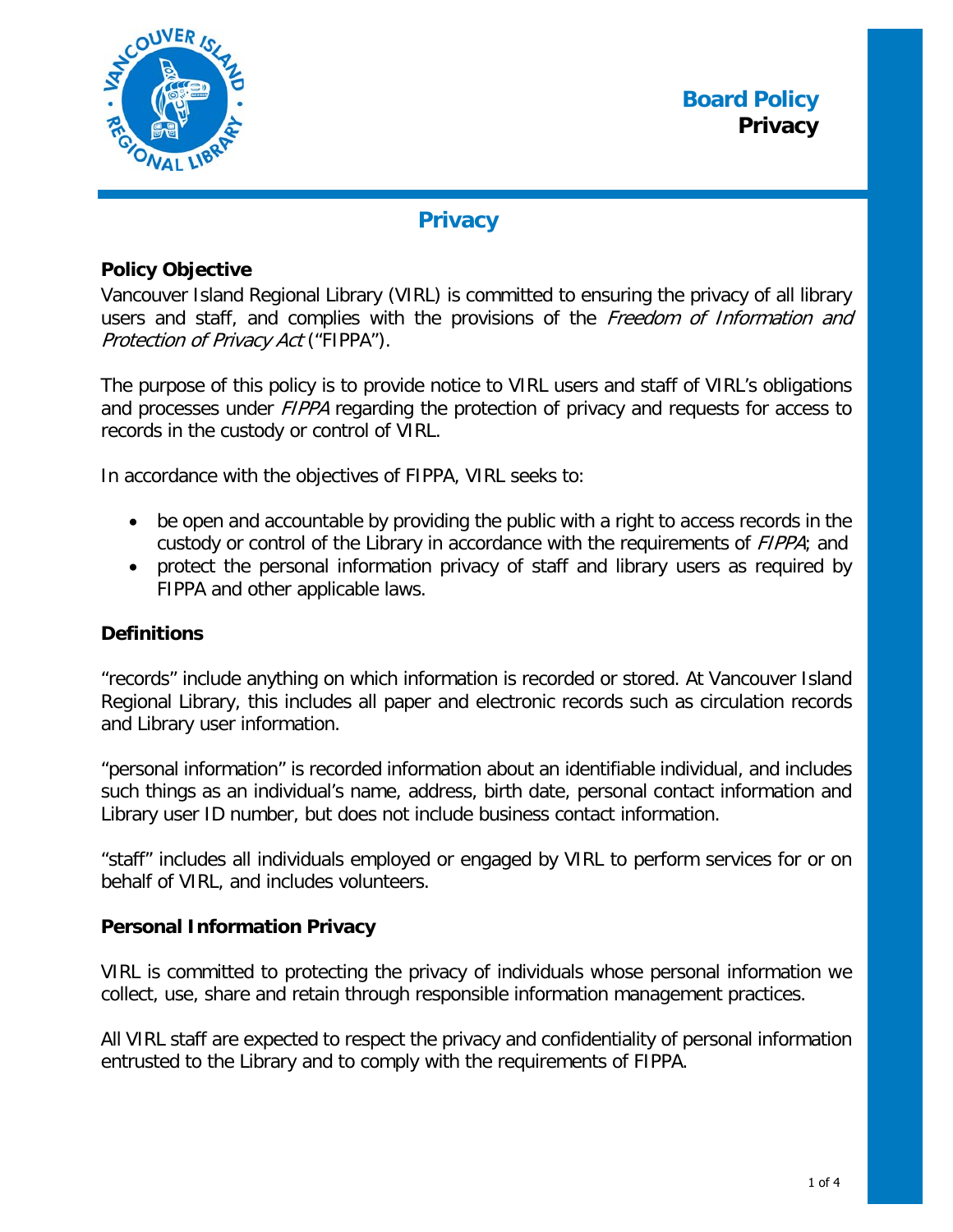Questions about how the *FIPPA* applies to VIRL records may be directed to VIRL's Privacy Officer at [privacy@virl.bc.ca.](mailto:privacy@virl.bc.ca)

## **Limiting Collection, Use and Disclosure**

VIRL collects, uses and discloses personal information about staff and library users only for purposes that are directly related to and necessary for its programs or activities or for other purposes authorized by FIPPA. VIRL ensures that personal information is collected, used and shared only for the purposes for which it was collected, except with the individual's consent or as required or permitted by FIPPA.

### **Identifying Purposes**

Vancouver Island Regional Library communicates the purposes for which personal information is collected at or before the time the information is collected.

VIRL may collect, use or disclose personal information of library users for purposes that include:

- to track materials that have been borrowed from the Library;
- to ensure that Library materials are returned in a timely manner and in good condition;
- to monitor compliance with library policies;
- to communicate programs, contests or events to Library users;
- to process payments, such as unpaid fees, fines or other charges;
- to investigate incidents:
- to evaluate and improve the Library's programs and services;
- to ensure the safety and security of the Library, staff and Library property; and
- for other purposes permitted or required by law.

VIRL may collect, use or disclose personal information of staff for purposes that include:

- to establish, manage, administer and end the employment or contractor relationship;
- to evaluate staff performance;
- to investigate breaches of Library policy or other misconduct and take corrective measures;
- for the purposes of paying salary or administering employment related benefits;
- to evaluate and improve the Library's employment related programs and services;
- to ensure the safety and security of the Library, staff and Library property;
- for other purposes permitted or required by law.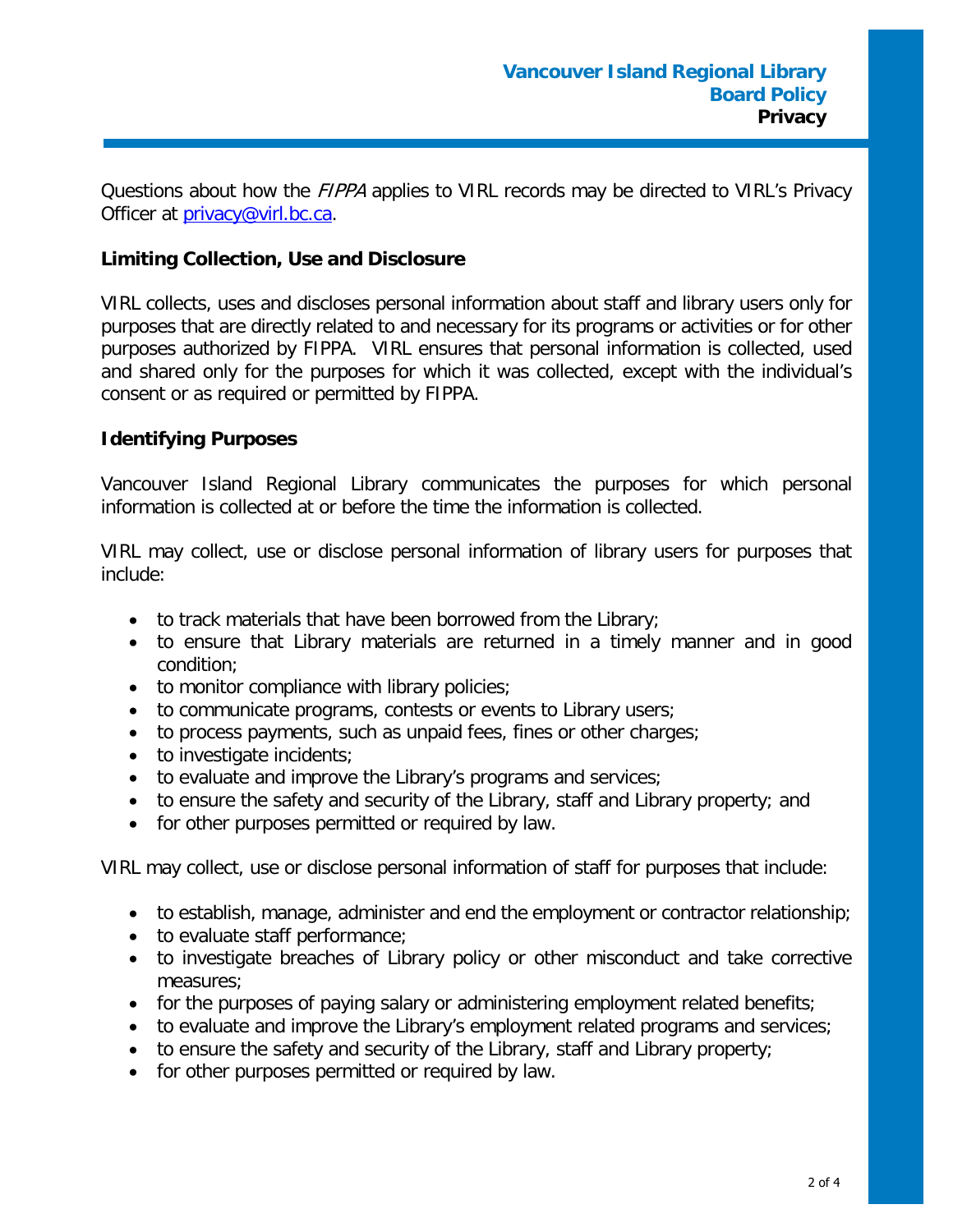The Library may release relevant information to other libraries or companies acting on the Library's behalf for the collection of library property, unpaid fees, fines or other charges as permitted by law.

## **Securing Personal Information**

The Library protects personal information by ensuring security safeguards appropriate to the sensitivity of the information are in place. Such security safeguards may include passwords; encryption and secured storage.

Every member of Staff has a duty to protect the privacy and security of personal information collected and used by them as part of his/her ongoing employment responsibilities. The management and safekeeping of such information is the responsibility of all staff.

For information regarding privacy on the VIRL website, please see the Internet Access Policy.

## **Retention**

Any personal information that is no longer required for either administrative, financial, legal or historical purposes shall be securely destroyed in a confidential manner in accordance with VIRL-approved record retention protocols.

However, personal information will be retained for specified periods where required by law. The *FIPPA* requires that any personal information that is used by VIRL for making a decision that directly affects an individual is to be retained by VIRL for at least one year after being used.

### **Accuracy and Correction**

Staff are expected to make every reasonable effort to ensure the accuracy of personal information.

If a person believes that there is an error or omission in his or her personal information collected by VIRL, he or she may request the correction of the information in writing to the department responsible for the information. The department head or designate is responsible for, as appropriate, correcting the information or annotating the information, in consultation with the Privacy Officer and in accordance with the requirements of the FIPPA.

If a correction is made, VIRL will notify any other public body or third party to whom it has provided the incorrect information during the one-year period before the correction was requested.